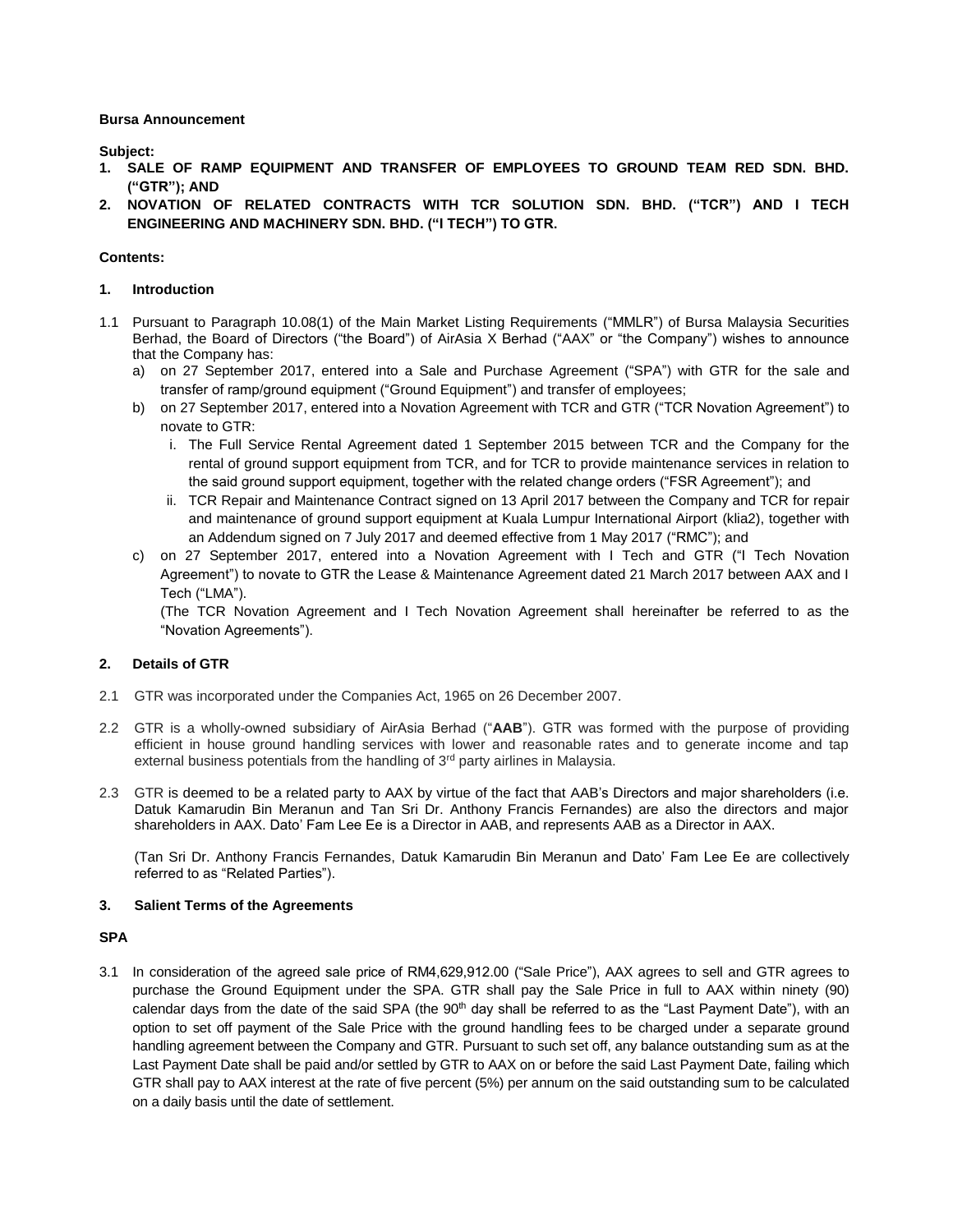- 3.2 AAX further agrees to transfer and GTR agrees to accept the transfer of a total of 424 employees (the "**Employees**") upon the terms and conditions set out in the SPA.
- 3.3 The SPA shall be governed by, and construed in accordance with, the laws of Malaysia. In the event of any dispute, the parties hereto shall submit to the exclusive jurisdiction of the courts of Malaysia.

## **Novation Agreements**

- 3.4 AAX shall transfer and assign to GTR its rights, duties and obligations in the agreements to be novated under the Novation Agreements and shall be released and discharged from the performance of the said rights, duties and obligations thereunder.
- 3.5 TCR and I Tech agree to release and discharge AAX from the effective date of the Novation Agreements on the basis that, among other things, GTR undertakes to perform the agreements to be novated under the Novation Agreements and to be bound by the terms of such agreements in place of AAX, in accordance with the Novation Agreements.
- 3.6 The Novation Agreements shall be subject to, governed by and construed in accordance with the laws of Malaysia and the parties irrevocably agree to submit to the non-exclusive jurisdiction of the courts in Malaysia.

## **4.0 Financial Impact of the Agreements**

- 4.1 The original cost of investment for the Ground Equipment is RM10,172,730.47. The net book value of the Ground Equipment is RM4,403,939.95 as at 27 September 2017. The Company will make a gain of RM225,972.05 from the SPA.
- 4.2 The SPA and Novation Agreements will not create material financial impact in the current financial year nor will they have any effect on the share capital and substantial shareholders' shareholdings of the Company. They are not expected to have material effect on the net assets per share, earnings per share and gearing of the Company for the financial year ending in 31 December 2017.

#### **5.0 Basis of Consideration**

The Sale Price in relation to the SPA was arrived on a "willing buyer willing seller" basis, and is derived based on a third party valuation of the Ground Equipment's fair market value as at September 2016.

#### **6.0 Financial Risks**

The financial risks associated with the SPA are expected to be minimal as the risks are limited to the Sale Price.

# **7.0 Rationale for the Transactions**

- 7.1 The purpose of the SPA and Novation Agreements is to facilitate the establishment of GTR through the integration of all AAB and AAX's Ground Equipment assets. This will be facilitated through GTR taking ownership of the Ground Equipment through the SPA, as well as via the Novation Agreements by AAX to GTR.
- 7.2 GTR will focus on execution of ground handling activities, including administration and people management. This will allow AAX to:
	- a) Invest more manpower and focus on new business strategies to turnaround AAX, rather than put their efforts and resources in the ground handling business, which is not a core airline business; and
	- b) Spin off the ground handling function to GTR which will charge a lower ground handling rate compared to independent 3rd party ground handler market rates.
- 7.3 In the longer term, the tangible and intangible benefits to AAX will include but not limited to:
	- a) Receiving consistent standards of ground handling services in line with future expansion;
	- b) Dispense with having need to replace and update equipment and technologies for ground handling purposes; and
	- c) Optimized management and administration of manpower.